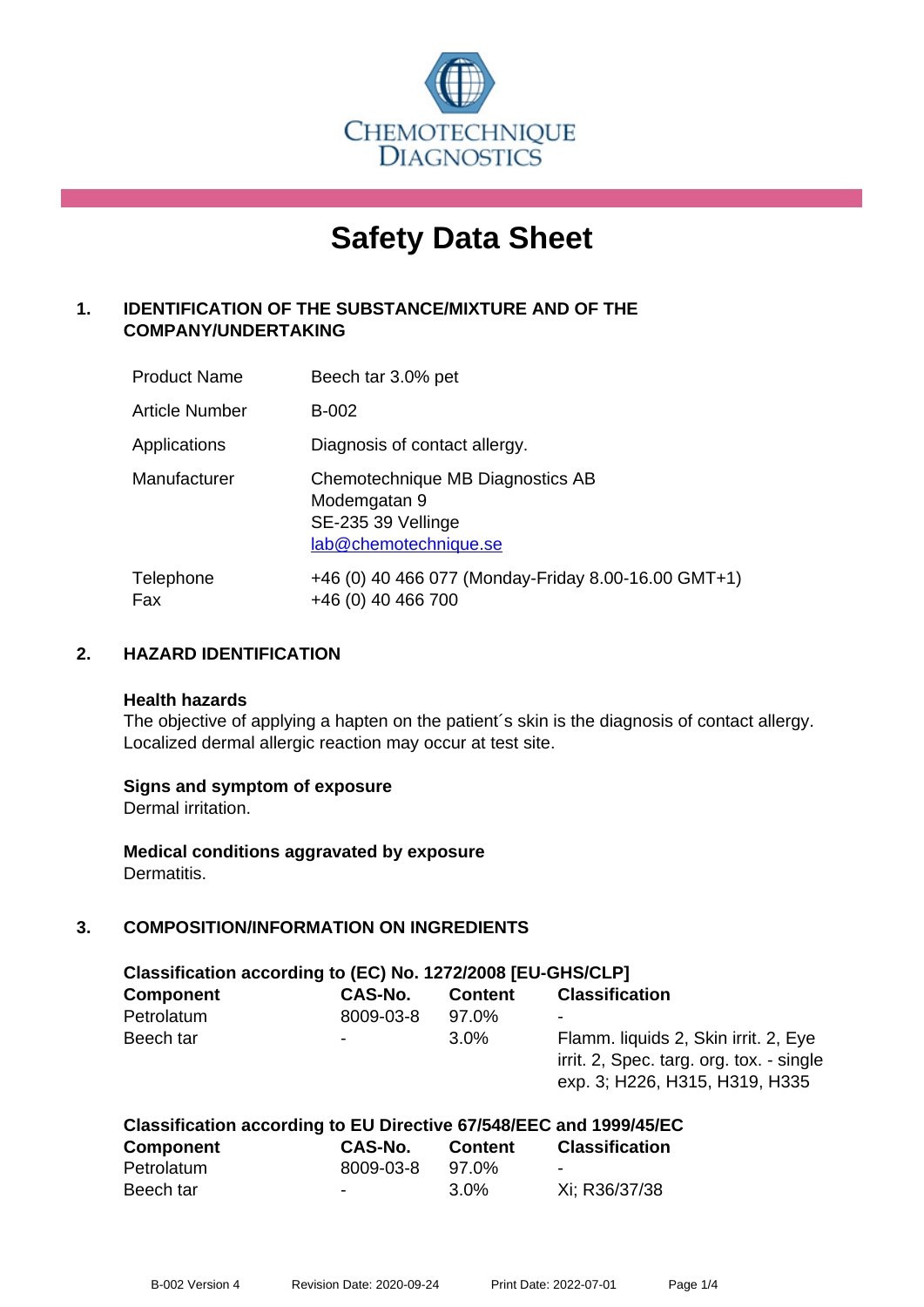## **4. FIRST AID MEASURES**

## **Emergency and first aid procedures**

Obtain medical attention.

# **5. FIRE-FIGHTING MEASURES\***

#### **Suitable extinguish media**

CO2, powder or water spray. Fight larger fires with water spray or alcohol resistant foam.

# **For safety reasons unsuitable extinguishing agents**

Water with full jet.

## **Special protective equipment for fire-fighters**

Wear self-contained respiratory protective device. Wear fully protective suit.

\*Data is shown for petrolatum only

# **6. ACCIDENTAL RELEASES MEASURES**

**Steps to be taken if material is released or spilled** Contain and place in a closed container.

# **7. HANDLING AND STORAGE**

**Precautions to be taken in handling and storage** Store dark at 5-8°C. Avoid extended exposure to light. FOR EXTERNAL USE ONLY.

# **8. EXPOSURE CONTROLS/PERSONAL PROTECTION**

**Respiratory protection** Not required.

**Ventilation** Local exhaust.

**Protective gloves** Disposal gloves.

#### **Eye protection** Not required with normal use.

## **Work/Hygienic practices**

Wash hands after each use.

## **9. PHYSICAL AND CHEMICAL PROPERTIES**

Odour **Odourless** 

Appearance Brown Semi-solid

Melting point\* 50-55° C Flash point\*  $>100^{\circ}$ C

Boiling point\* No data available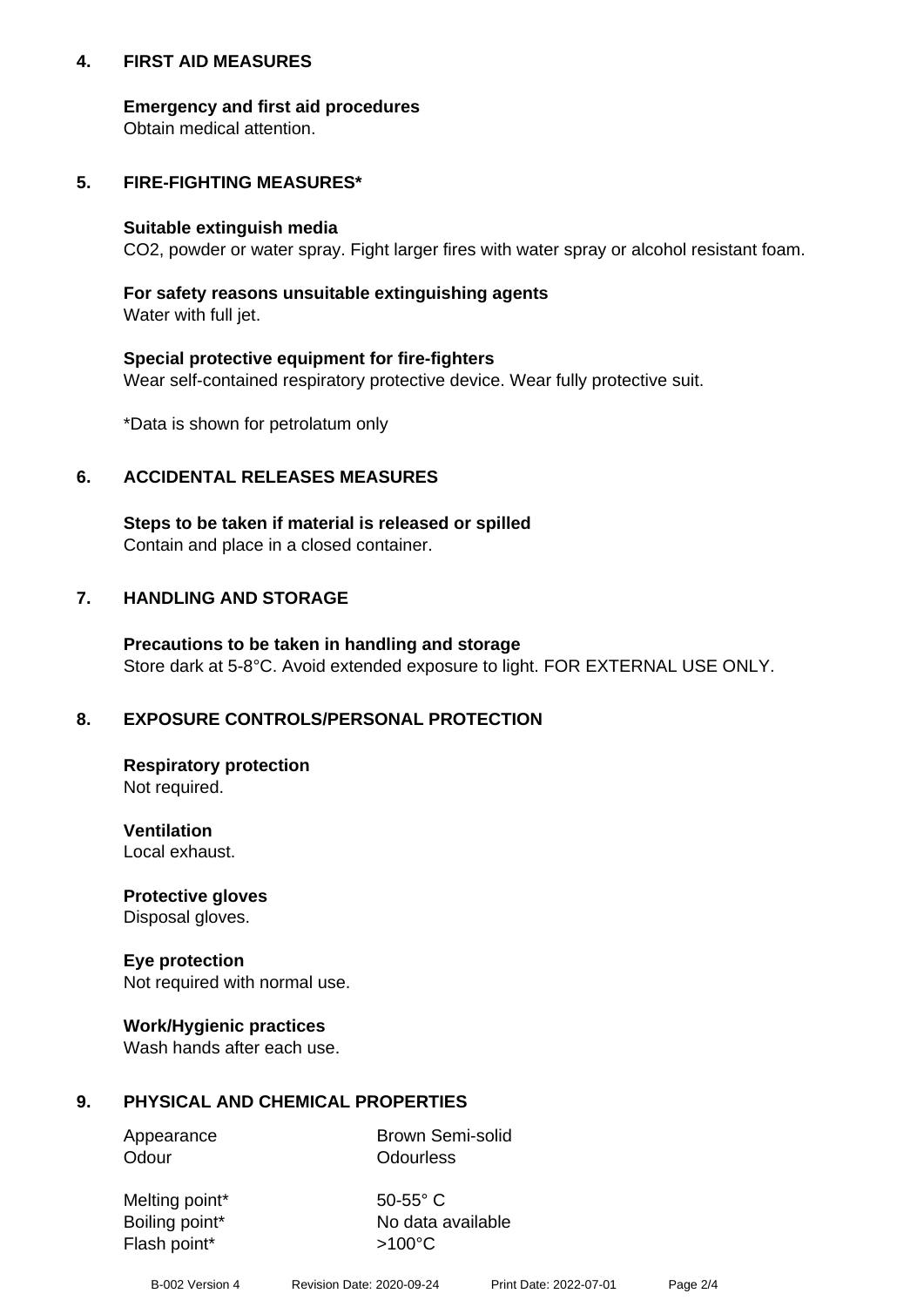Density\* No data available. Solubility in/Miscibility with Water\*

Self ignition\* Product does not self ignite. Danger of explosion\* Product does not present an explosion hazard. Insoluble

\*Data is shown for petrolatum only

# **10. STABILITY AND REACTIVITY**

#### **Incompability**

May react with strong oxidizing agents.

#### **Stability**

Stable at recommended storage conditions.

#### **Hazardous byproducts**

Combustion may generate CO, CO2 and other oxides.

**Hazardous polymerization**

Will not occur.

## **11. TOXICOLOGICAL INFORMATION**

No data available.

## **12. ECOLOGICAL INFORMATION**

No data available.

# **13. DISPOSAL CONSIDERATIONS**

#### **Waste disposal method**

Comply with federal, state/provincial and local regulation.

## **14. TRANSPORT INFORMATION**

Not dangerous goods.

## **15. REGULATORY INFORMATION**

The classification is according to the latest editions of the EU lists, and extended by company and literature data.

## **16. OTHER INFORMATION**

## **Text of H-statements and R-phrases mentioned in Section 3**

Flamm. liquids 2 Flammable liquids (Category 2) Skin irrit. 2 Skin irritation (Category 2) Eye irrit. 2 Eye irritation (Category 2) Spec. targ. org. tox. - single exp. Specific target organ toxicity - single exposure (Category 3)